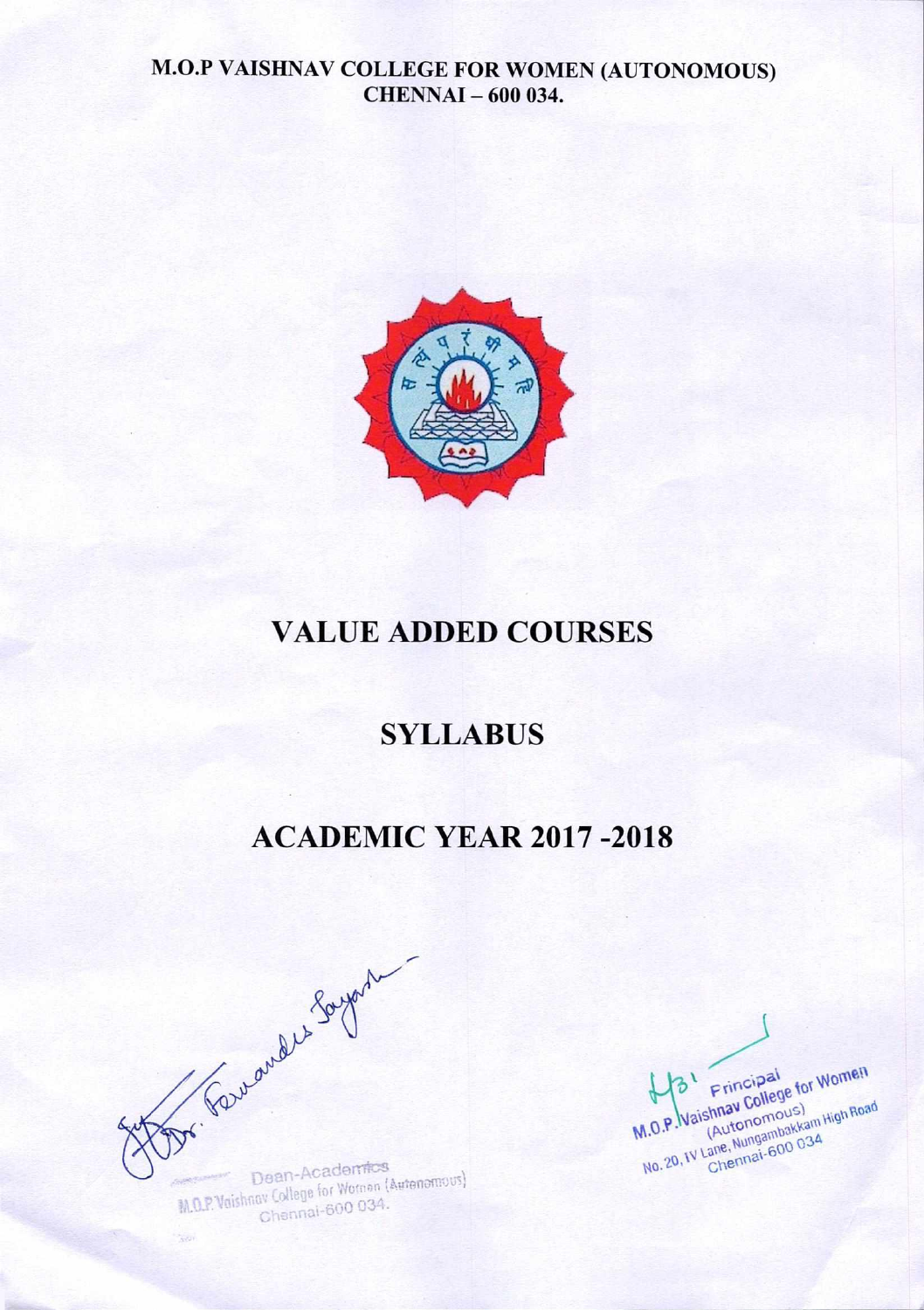# **List of Courses offered during the Academic Year 2017-2018**

| SNO              | <b>COURSE CODE</b> | <b>NAME OF THE VALUE ADDED COURSES</b>       |
|------------------|--------------------|----------------------------------------------|
| 1.               | 15UICP301          | <b>ACCOUNTING SOFTWARE</b>                   |
| 2.               | 15UICP302          | <b>BUSINESS DATA ANALYSIS</b>                |
| 3.               | 15UICP303          | <b>CUSTOMER RELATIONSHIP MANAGEMENT</b>      |
| $\overline{4}$ . | 15UICP304          | <b>ONLINE TRADING</b>                        |
| 5.               | 15UICP305          | <b>QUANTITATIVE APTITUDE</b>                 |
| 6.               | 15UICP306          | <b>SCRIPT WRITING</b>                        |
| 7.               | 15UICP307          | VISUALIZING AND COPY WRITING FOR ADVERTISING |
| 8.               | 15UICP308          | <b>WOMEN AND MANAGEMENT</b>                  |
| 9.               | 15UICP309          | WOMEN AND SOCIETY IN INDIA                   |
| 10.              | 15UICP310          | <b>SPOKEN HINDI</b>                          |
| 11.              | 15UICP311          | <b>SOCIAL ETIQUETTE</b>                      |
| 12.              | 15UICP312          | <b>BASICS OF COMPUTING SKILLS</b>            |
| 13.              | 15UICP313          | <b>WORK PLACE COUNSELLING</b>                |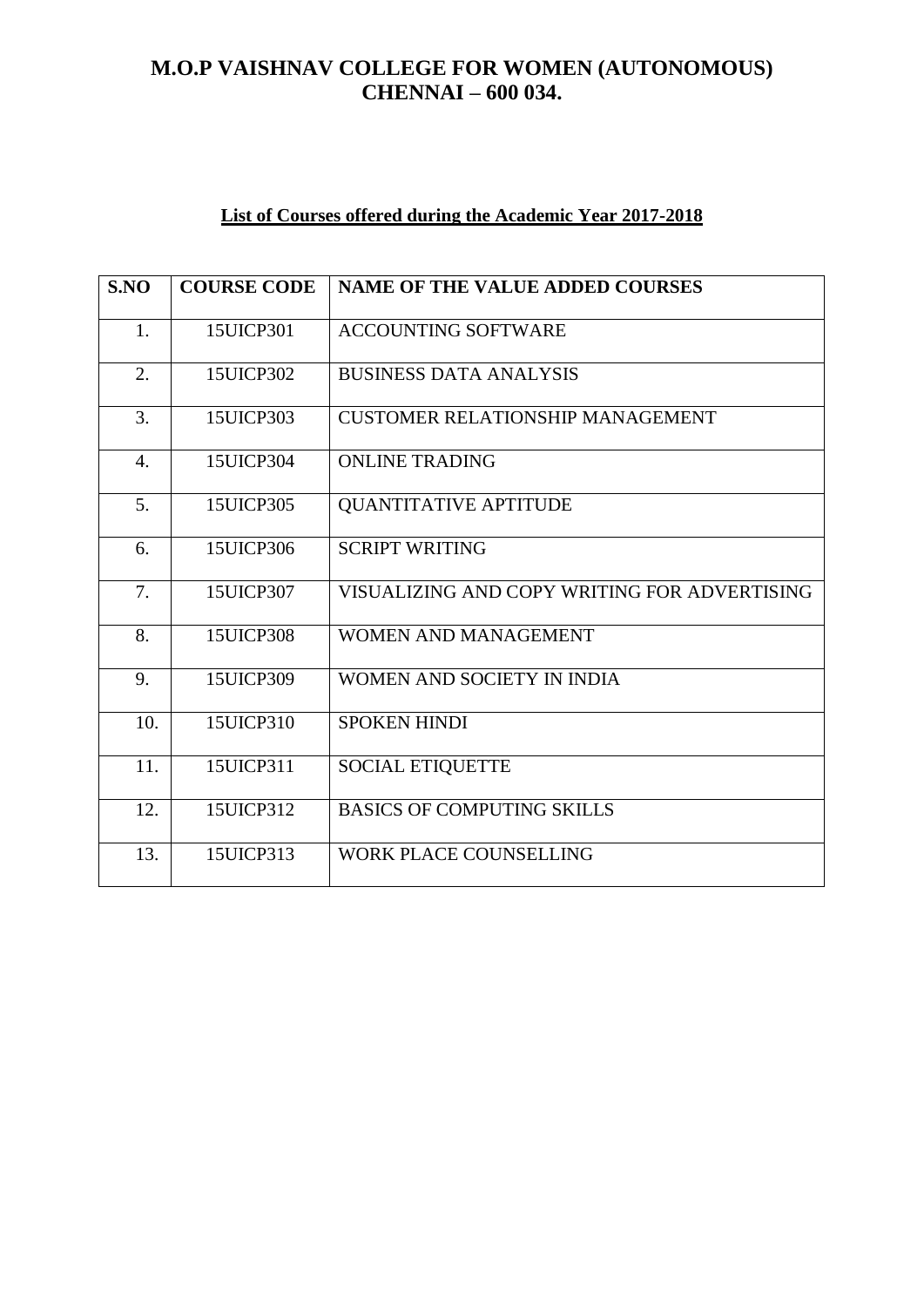# **VALUE ADDED COURSE - ACCOUNTING SOFTWARE**

| <b>Course Code: 15UICP301</b> | Course Type: Theory $\&$   Lecture Hours: 10 |               |
|-------------------------------|----------------------------------------------|---------------|
|                               | <b>Practical</b>                             | Lab Hours: 20 |

# **COURSE OBJECTIVES (Co)**

- To provide an overview of the use of accounting in business
- To give an understanding of the practical applications of the branches of accounting
- To enable students to read and understand the basic corporate financial statements and reports and the implications contained therein.

# **UNIT I**

# **Introduction to accounting**

Accounting terms, Concepts and convention, Book-keeping and accounting, Branches in accounting, Accounting equation.

# **UNIT II**

# **Financial Accounting**

Golden Principles of accounting, Transaction - Journal, Ledger, Trial Balance.

# **UINIT III**

# **Cost Accounting**

Preparation of cost sheet, tenders and quotation

# **UNIT IV**

# **Management Accounting**

Preparation of Budgets.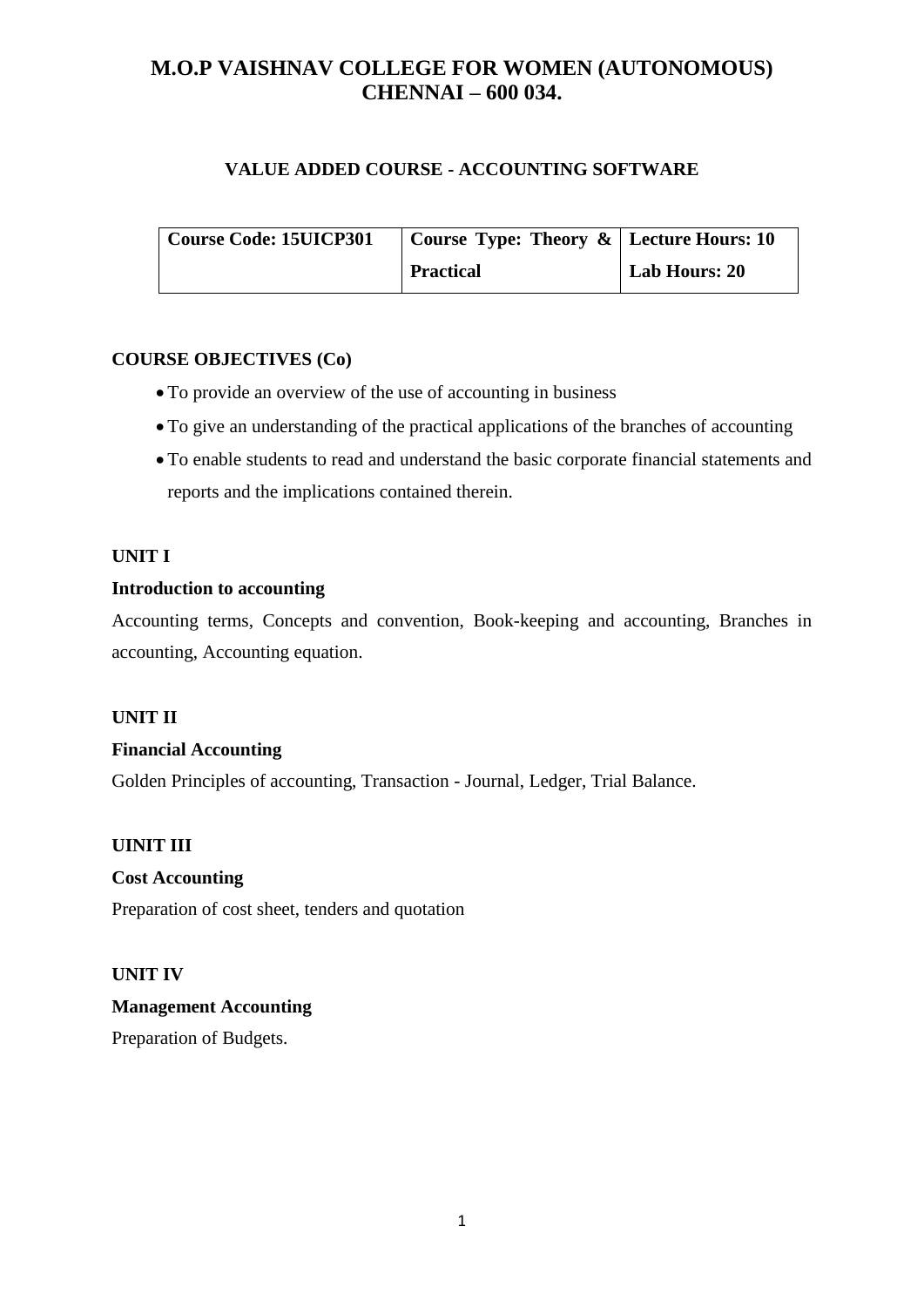### **UNIT V**

# **Accounting Software**

Computerized accounting- Installing Tally- Features & Procedure for Installing Tally-Changing default settings, Introduction to Tally - Opening screen of Tally- Creating company-Selecting company- shutting a company- altering company- configuring company, Inventory Information- Creation of stock group (Displaying, altering and deleting groups)- Stock item ( Displaying, altering and deleting item)- Units of measure, Accounting Information – Ledgersingle and multiple ledgers (Displaying, altering and deleting ledger.

- T.S.Reddy& Dr.A.Murthy(2016), Financial Accounting, Margham Publications, Chennai.
- T.S.Reddy& Y.Hari Prasad Reddy(2017), Cost and Management Accounting, Margham Publications, Chennai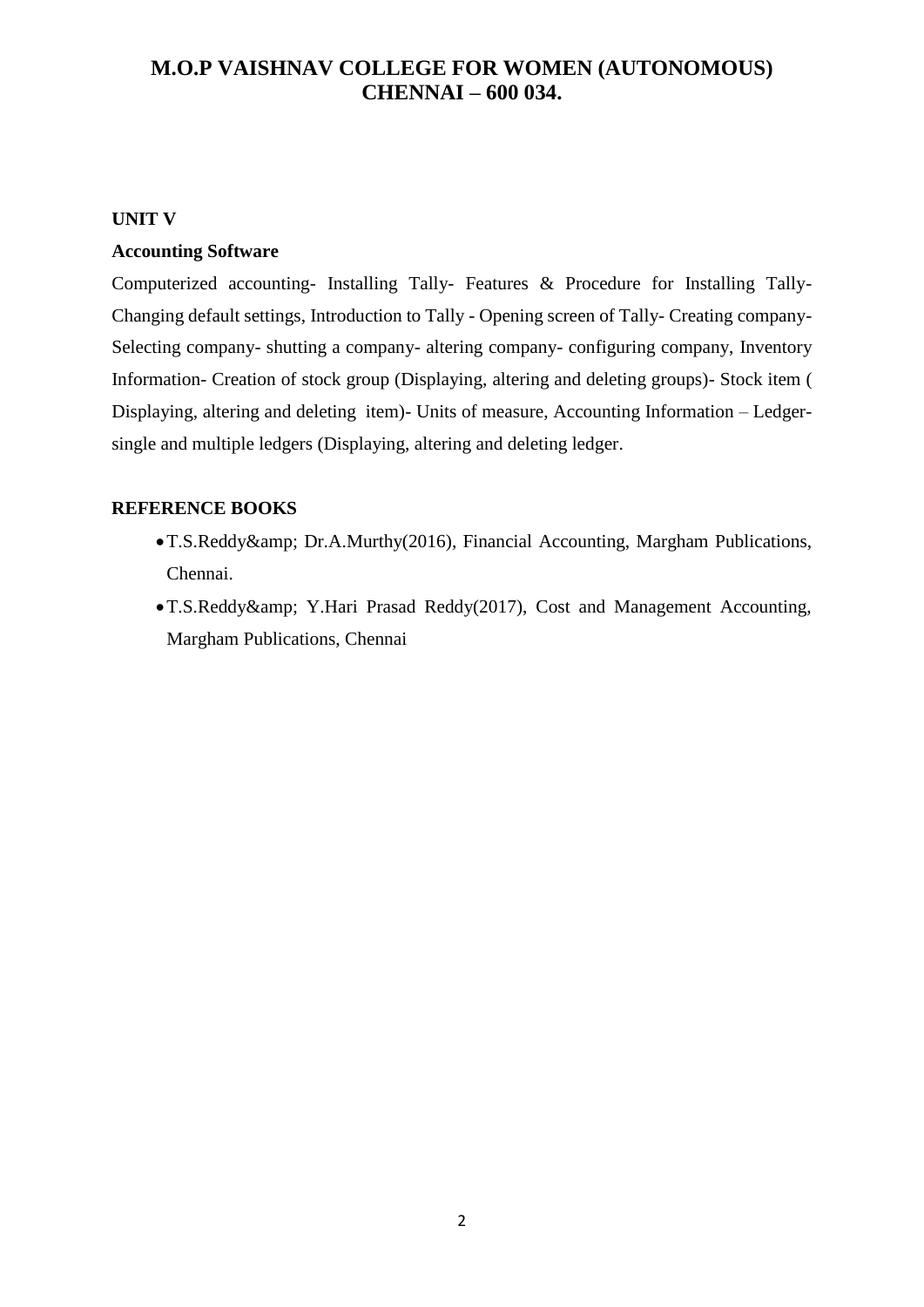# **VALUE ADDED COURSE - BUSINESS DATA ANALYSIS**

| <b>Course Code: 15UICP302</b> | Course Type: Theory   Lecture Hours: 20 |                          |
|-------------------------------|-----------------------------------------|--------------------------|
|                               |                                         | <b>Tutorial Hours: 5</b> |
|                               |                                         | <b>Activity Hours: 5</b> |

#### **COURSE OBJECTIVES (Co)**

- To effectively use the technology in Spreadsheets
- To analyze business data for business proposals, opportunity evaluation, financial reports, or any other business finance application
- To develop the students ability to deal with numerical and quantitative issues in business

#### **UNIT I**

# **Spreadsheet Fundamentals, - Reporting & Representation**

Analysis of different data types, - Formatting Concepts and styles, - Usage of various Shortcut Keys

# **UNIT II**

# **Functions for Analysis**

Working with various Functions other than SUM - MAX - MIN - AVERAGE such as:

Text functions (Left - Right - Mid - Len - Proper - Trim - Text - Value)

Math Functions (Int - Ceiling - Floor - Mod - Round - Randbetween - Sumif(s) - Countif(s) -

Averageif(s) - Iferror

Date Functions (Year - Month)

Logical Functions (IF - AND - OR - NOT)

Statistical Functions (Count - Counta - Countblank - Large - Small)

Interest Calculation - PV - RATE - NPER - FV - PMT - IPMT – PPMT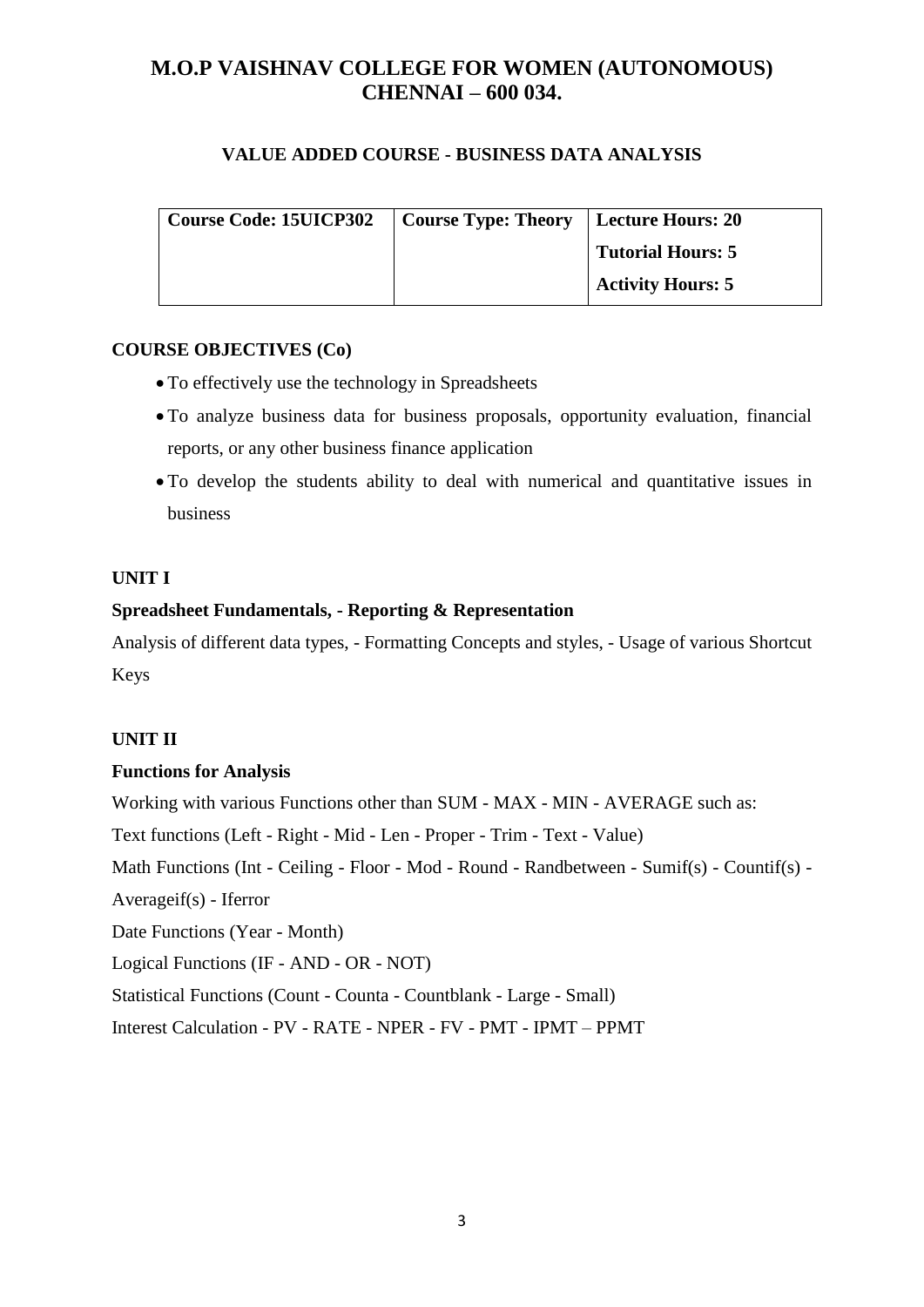#### **UNIT III**

#### **Lists and Data Management Techniques**

Sorting Lists, Sorting in Ascending/Descending Order, Finding/Replacing Data Sub-Totals – The Automatic and Manual Processes for calculating Sub-Totals.All About AutoFilters, All About Pivot Tables for Analytical use Protecting data for Analysis - partial protection

#### **UNIT IV**

#### **Business Analysis Tools – What-If Analysis Concepts**

Precedents - Dependents - What-If Analysis using Goal Seek - Working effectively with Scenario Manager

#### **UNIT V**

Understanding single and Double input Data Tables - Company Performance Analysis.

- Business Analysis 3rd Edition, Que Publishers Authored by Conrad Carlberg
- Microsoft Excel 2007 Data Analysis and Business Modeling2011, Authored by Wayne L Winston, Microsoft Office Press
- Master Visually Excel 2007 by Wiley Publishing Inc., Authored by Elaine Marmel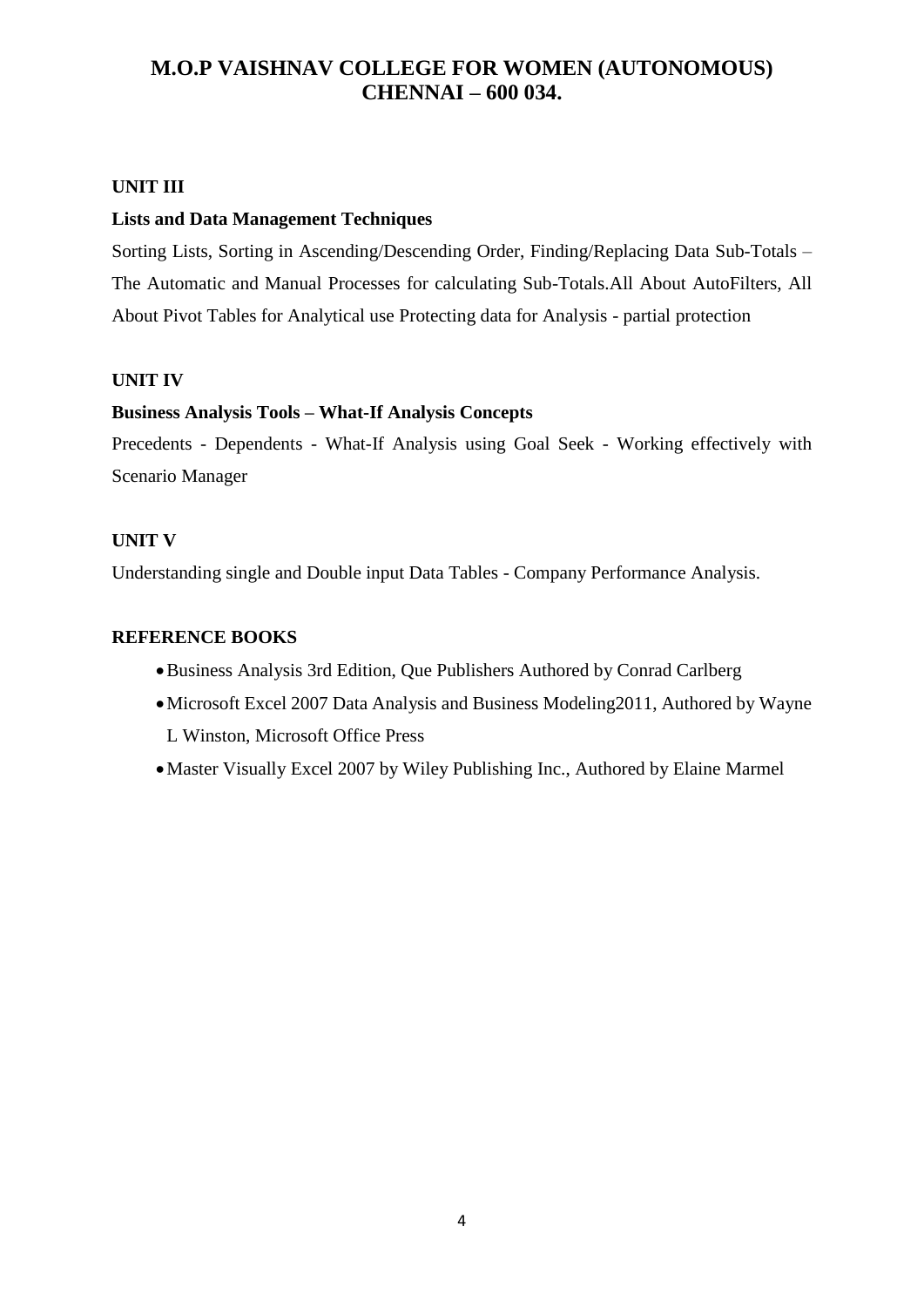# **VALUE ADDED COURSE - CUSTOMER RELATIONSHIP MANAGEMENT**

| Course Code: 15UICP303   Course Type: Theory   Lecture Hours: 20 |                          |
|------------------------------------------------------------------|--------------------------|
|                                                                  | <b>Tutorial Hours: 5</b> |
|                                                                  | <b>Activity Hours: 5</b> |

# **COURSE OBJECTIVES (Co)**

- To make the students understand the organizational need, benefits and process of creating long term value for individual customers
- To create awareness about formulation and implementation of various CRM
- To make students recognize CRM impact on sales and marketing strategies

# **UNIT I**

# **Introduction to CRM & its Fundamentals**

Conceptual foundations of CRM

# **UNIT II**

**Customer Value**  Building customer relationship

# **UNIT III**

**Customer Value to Make Marketing Decisions**  Economics of CRM

# **UNIT IV**

CRM in B-C markets CRM in  $B - B$  market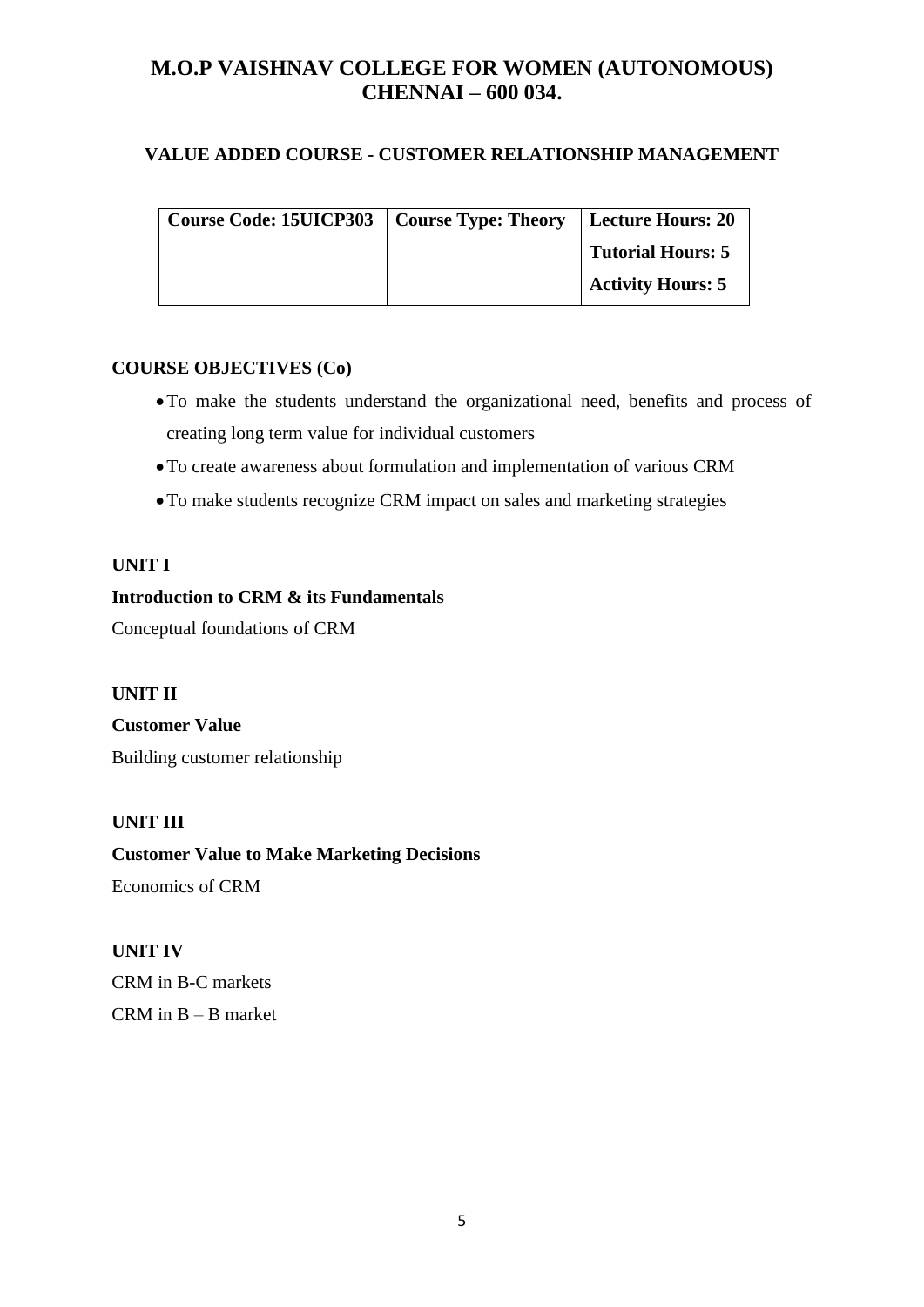# **UNIT V**

# **The CRM Road Map**

Operational issues in implementing CRM

# **REFERENCE BOOKS**

 Shainesh, G and Jagdish N, Sheth "Customer Relationship Management", Macmillan, 2006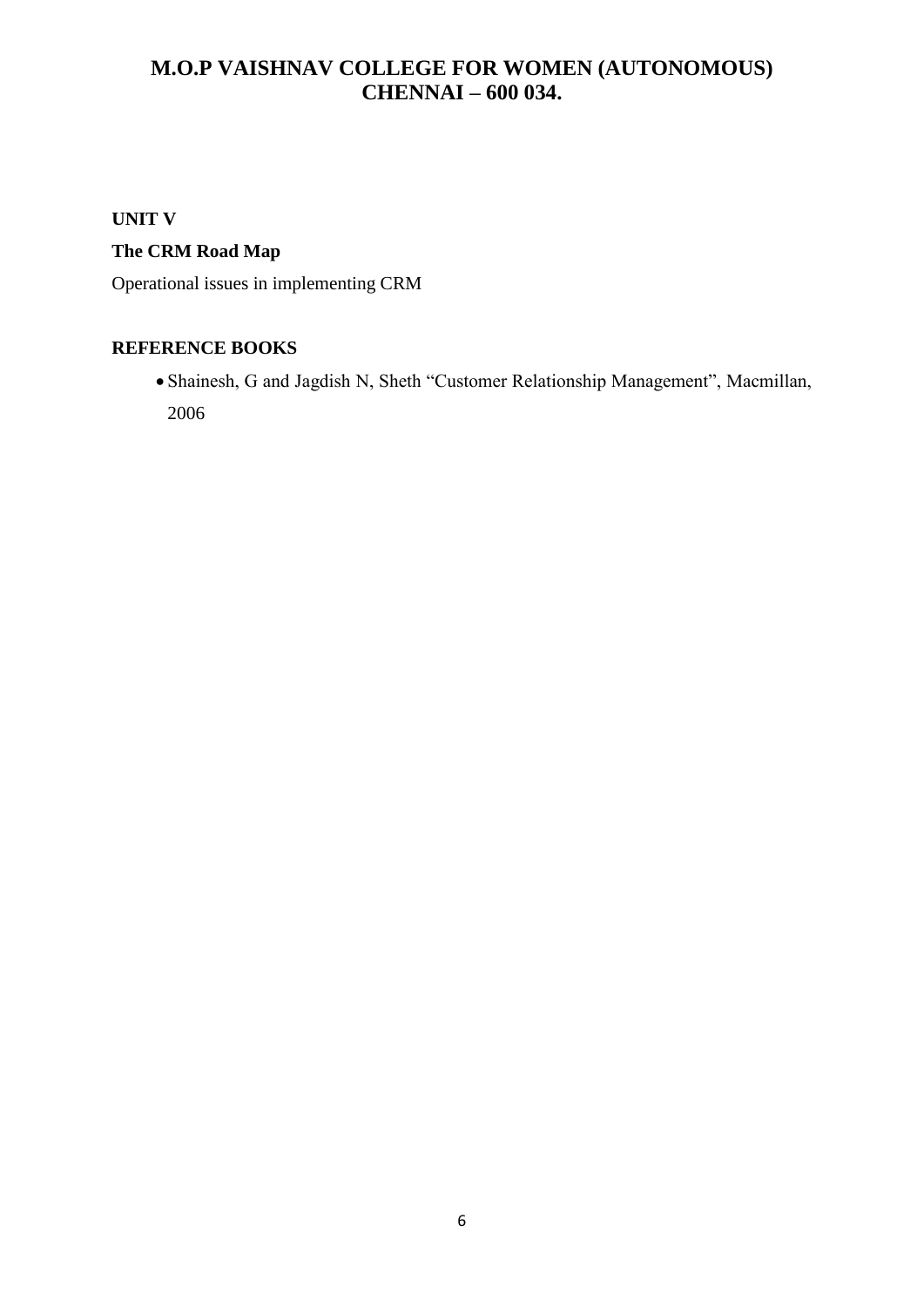# **VALUE ADDED COURSE - ONLINE TRADING**

| <b>Course Code: 15UICP304</b> | <b>Course Type: Theory</b> | <b>Lecture Hours: 20</b> |
|-------------------------------|----------------------------|--------------------------|
|                               |                            | <b>Tutorial Hours: 5</b> |
|                               |                            | <b>Activity Hours: 5</b> |

# **COURSE OBJECTIVES (Co)**

- To familiarize the students to the concept of Online Trading
- To emphasis the concept of efficient market
- To understand the latest developments in online trading

#### **UNIT I**

#### **Primary Market**

Initial Public Offer (IPO) – Introduction

# **UNIT II**

#### **Secondary Market**

Role and Functions of:

- Securities and Exchange Board of India (SEBI),
- Stock Exchanges,
- Stock Price Indices,

# **UNIT III**

# **Trading**

- Logging on
- Log Off/Exit from the Application
- Invoking An Inquiry Screen
- Market Watch
- Previous Trades
- Outstanding Orders
- Activity Log
- Order Status
- Market Movement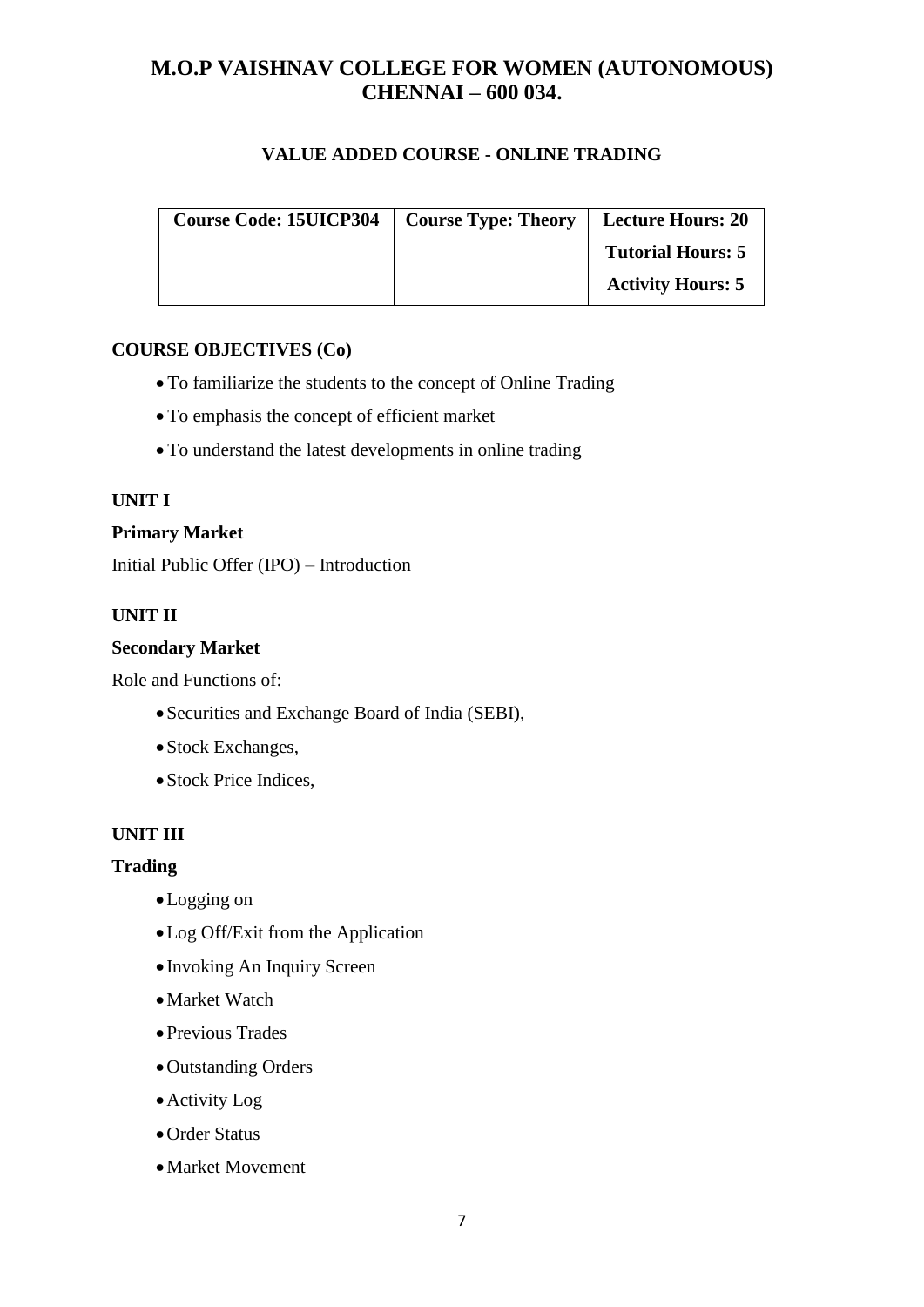# **UNIT IV**

# **Methodology**

Fundamental Analysis

Technical Analysis

# **UNIT V**

#### **Strategies**

- Investment Strategies
- Swing Trading Strategies
- Day Trading Strategies

- Guide to Indian Stock marketing by Jithendra Gala
- 36strategies for Striking it rich in Commodity Trading by Ashu Dutt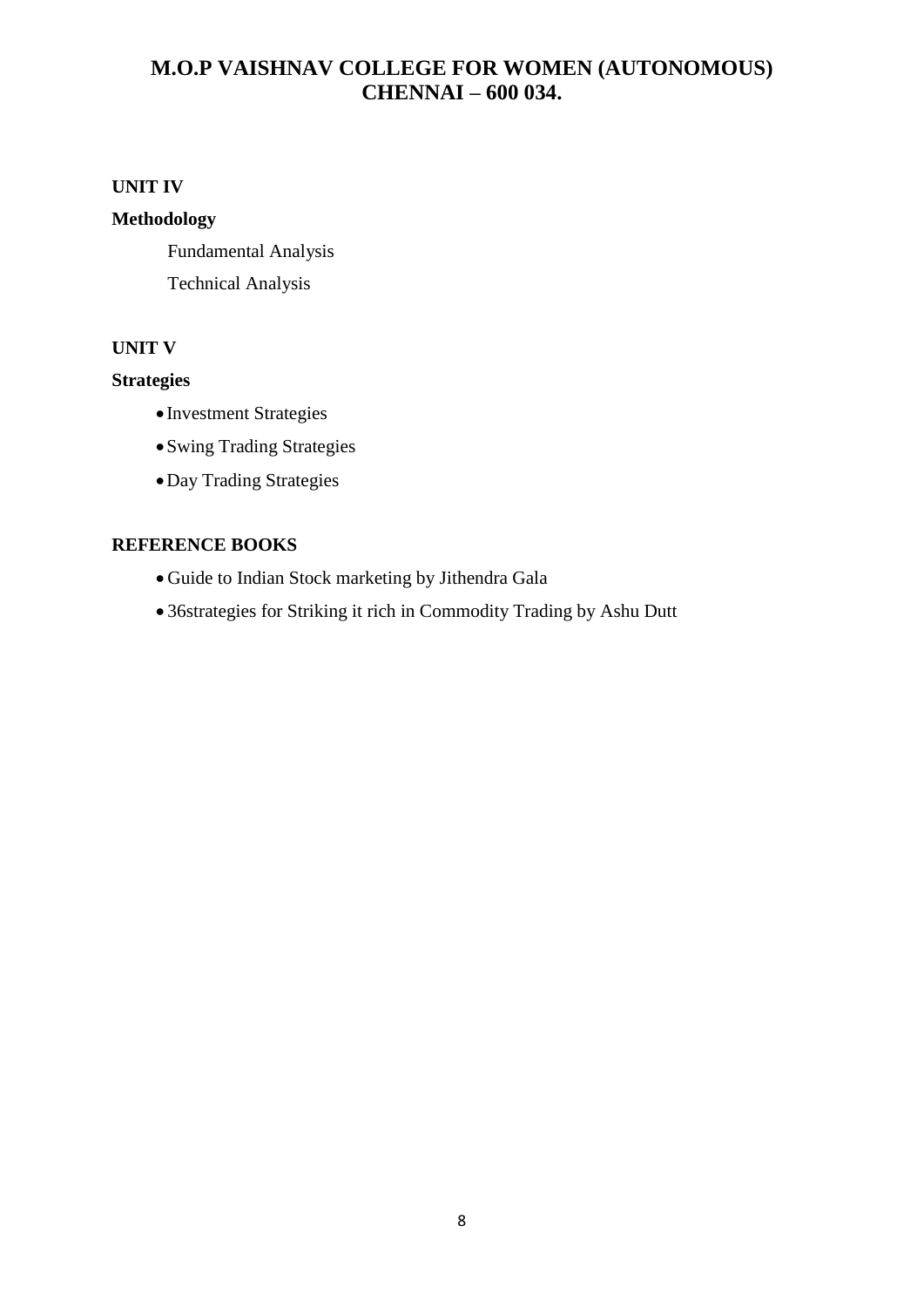# **VALUE ADDED COURSE - QUANTITATIVE APTITUDE**

| <b>Course Code: 15UICP305</b> | <b>Course Type: Theory</b> | <b>Lecture Hours: 20</b> |
|-------------------------------|----------------------------|--------------------------|
|                               |                            | <b>Tutorial Hours: 5</b> |
|                               |                            | <b>Activity Hours: 5</b> |

# **COURSE OBJECTIVES (Co)**

- To develop students' ability in logical, analytical and reasoning skills in problem solving
- To enhance heuristic, systematic, critical and lateral thinking
- To make students understand the relevance and need of quantitative methods for making business decisions

# **UNIT I**

# **Arithmetic Ability**

Percentage, Problems on Numbers and ages.

# **UNIT II**

# **Series Completion**

Number series, Alphabet series

# **UNIT III**

**Analogy** Completing the Analogous pair.

# **UNIT IV**

**Coding- Decoding** Letter Coding, Direct Letter Coding

# **UNIT V**

# **Data Interpretation**

Tabulation, Pie chart, Line graph.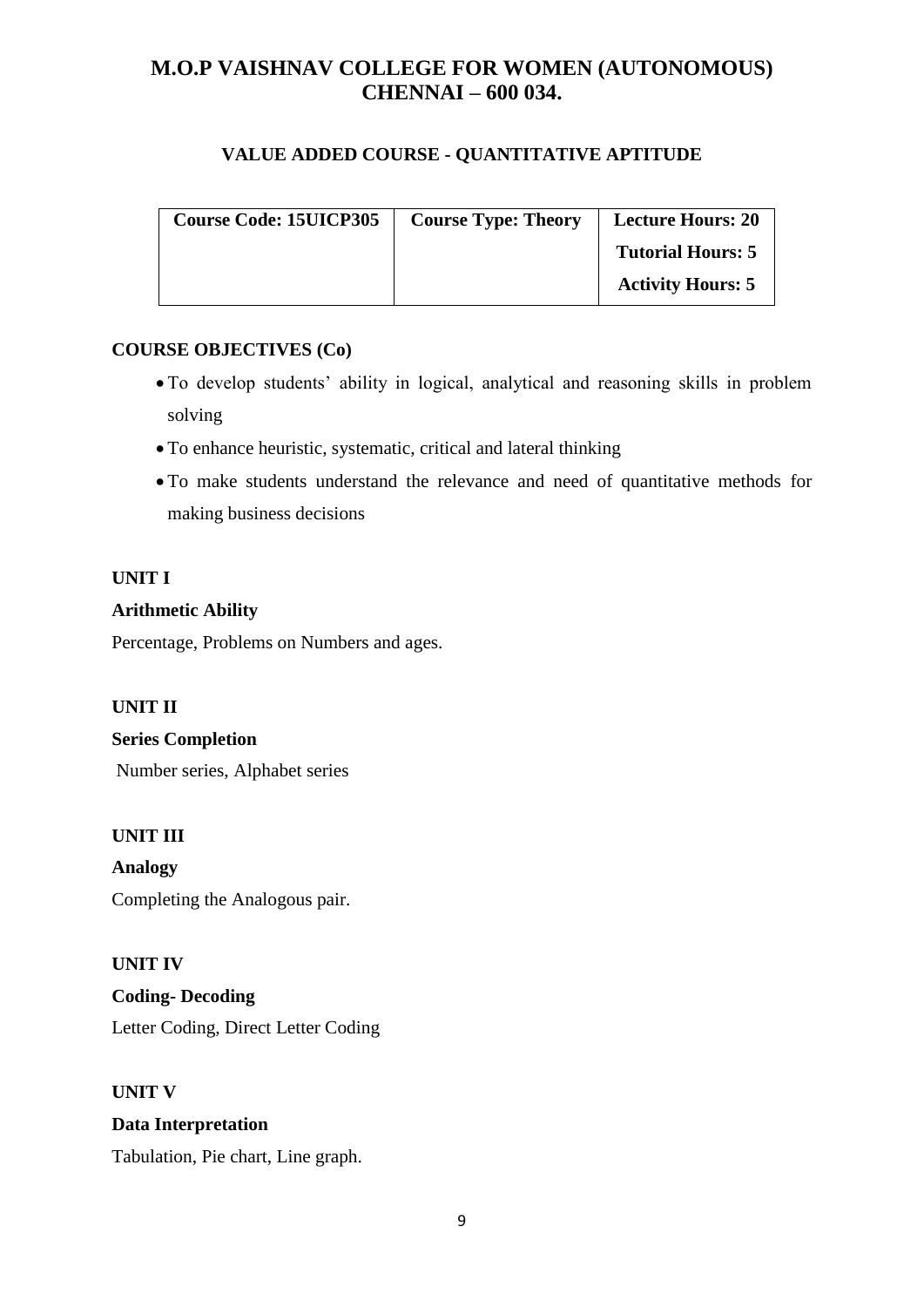- R. S. Aggarwal (2012), Quantitative Aptitude for M.B.A, S,Chand& Company, New Delhi.
- R. S. Aggarwal (2012), A Modern Approach to Verbal & amp; Non-Verbal Reasoning, S.Chand& Company, New Delhi.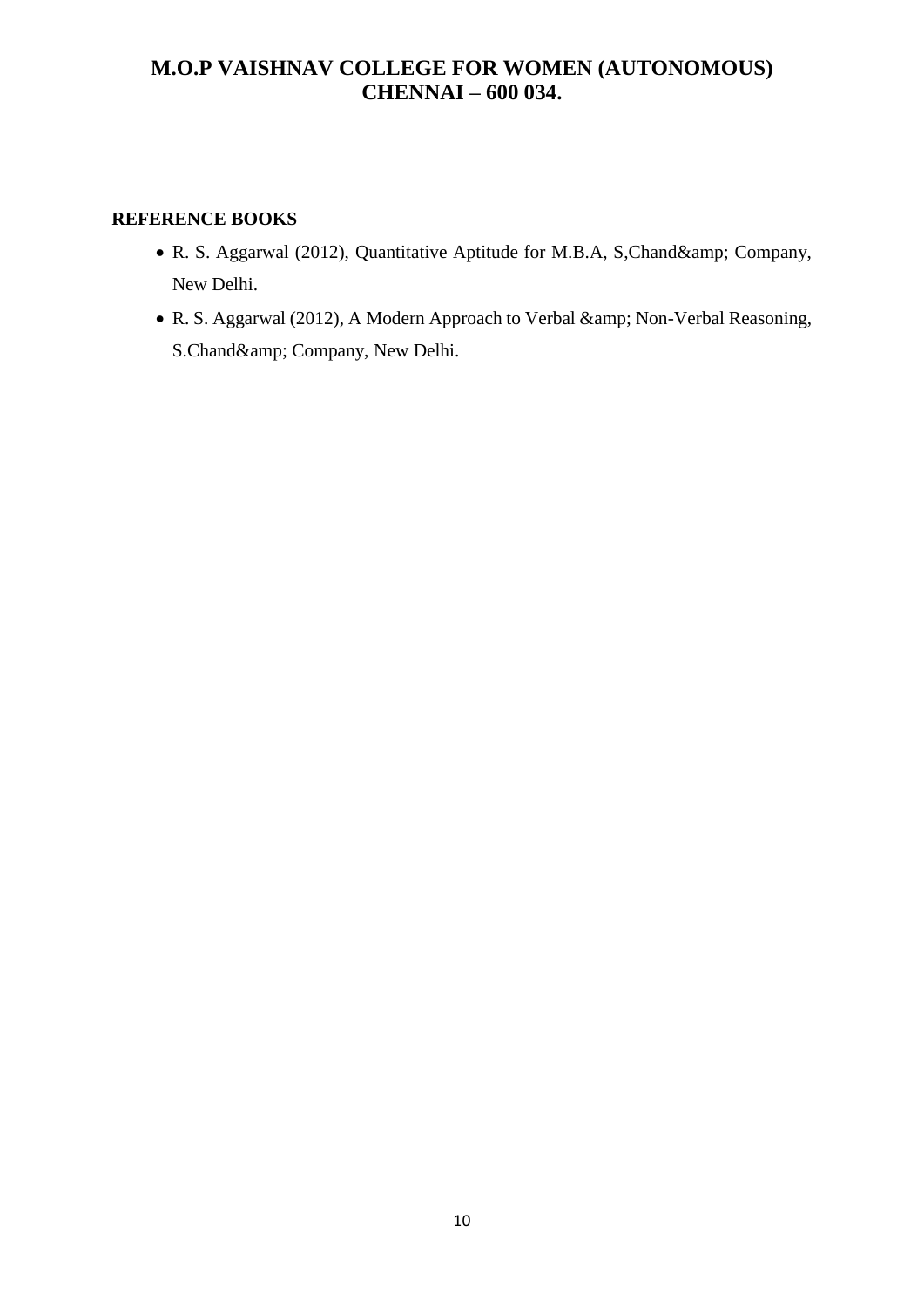# **VALUE ADDED COURSE - SCRIPT WRITING**

| Course Code: 15UICP306 | Course Type: Theory   Lecture Hours: 20 |                          |
|------------------------|-----------------------------------------|--------------------------|
|                        |                                         | Tutorial Hours: 5        |
|                        |                                         | <b>Activity Hours: 5</b> |

# **COURSE OBJECTIVES (Co)**

- To understand the narrative structure of film.
- To learn the skills required to write for different medium
- To introduce students to the skills and knowledge in a range of writing and editing techniques required of the professional writer

#### **UNIT I**

Narrative: Film Narrative structure, Types of Narrative.

Genre: Introduction and Types

### **UNIT II**

Understanding Media Audience, Feedback, Targeting Women and Children.

# **UNIT III**

Writing of Print

# **UNIT IV**

Writing for Radio Writing for Television

#### **UNIT V**

Writing for New Media

- Straczynski, J. Michael "The complete book of Scriptwriting", 1996, Writer's Digest Books, Cincinnati, Ohio.
- Moritz, Charlie, "Scriptwriting For Screen" ,Second Edition, Routledge, 2008, Newyork.
- Chatman, Seymour, " Story and Discourse: Narrative Structure in Fiction and Film", Cornell University Press, USA.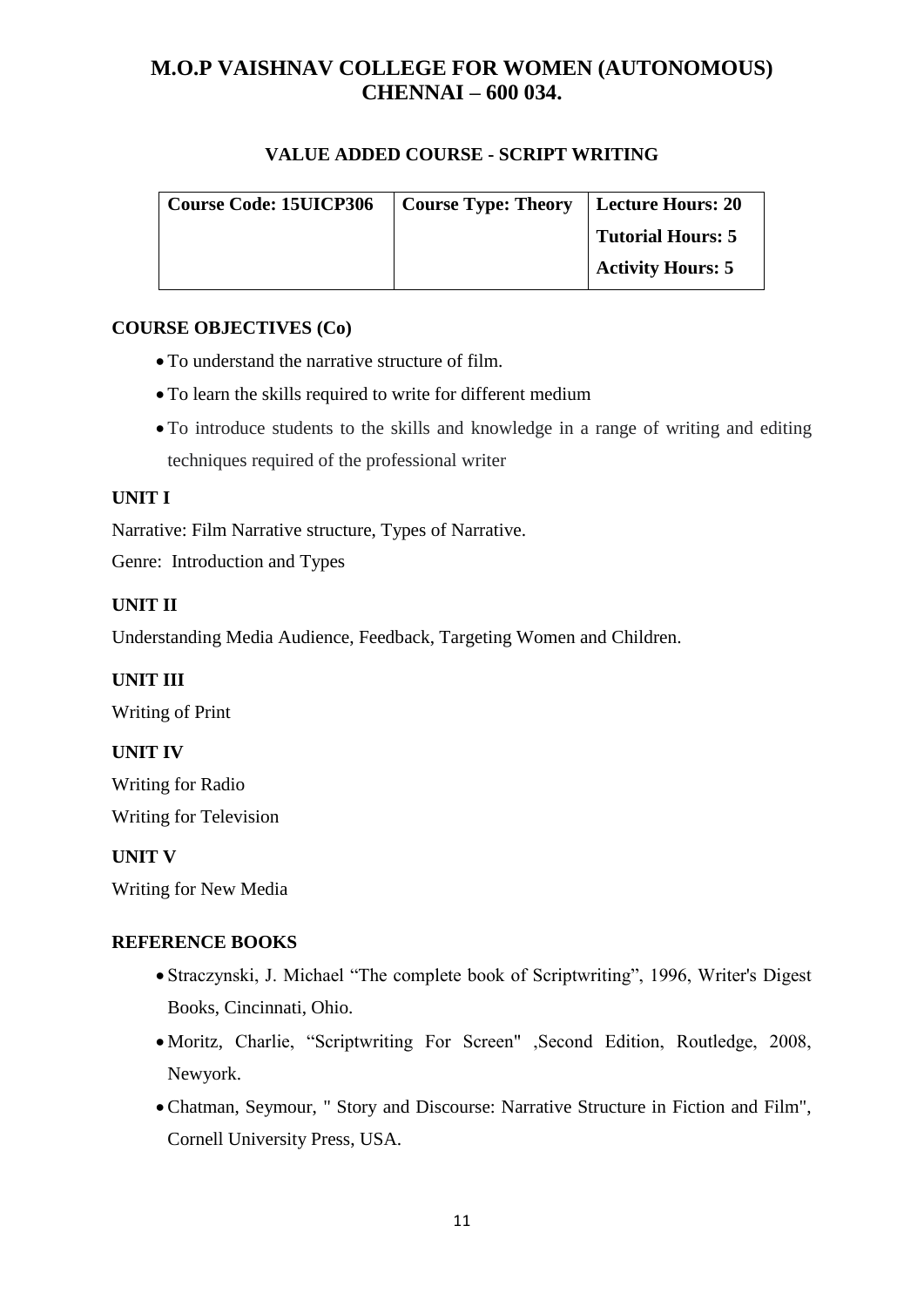# **VALUE ADDED COURSE- VISUALIZING AND COPY WRITING FOR ADVERTISING**

| Course Code: 15UICP307   Course Type: Theory | Lecture Hours: 20        |
|----------------------------------------------|--------------------------|
|                                              | <b>Tutorial Hours: 5</b> |
|                                              | <b>Activity Hours: 5</b> |

# **COURSE OBJECTIVES (Co)**

- To orient students into the World of Advertising.
- To understand the significance of copy and art in Advertising.
- To understand the nuances of Strategizing in Advertising.

#### **UNIT I**

Overview of the Advertising: World and Indian perspective

# **UNIT II**

Creativity in Advertising, Writing for Different Media: Style and Formats

Copywriting, Creative Writing.

# **UNIT III**

Visualization in Advertising, Elements and Principles of Design, Typography, Logo,

Illustration, Layout design.

# **UNIT IV**

Discussing the successful Advertising Campaign

Target Audience Analysis

# **UNIT V**

Understanding Media and Communication Strategy-Introduction to IMC components

- Bly, Robert W "The Copywriter's Handbook" , 3 rd Edition, An Owl Book, Henry Halt &amp:
- Company, Newyork.
- Arens, Bovee , "Advertising Excellence"
- Yeshin Tony, " Advertising", Thomson (2006) , CTPS ,China.
- Green, Jen " Advertising", Ethical Debates , 2012, Rosen Central, Newyork.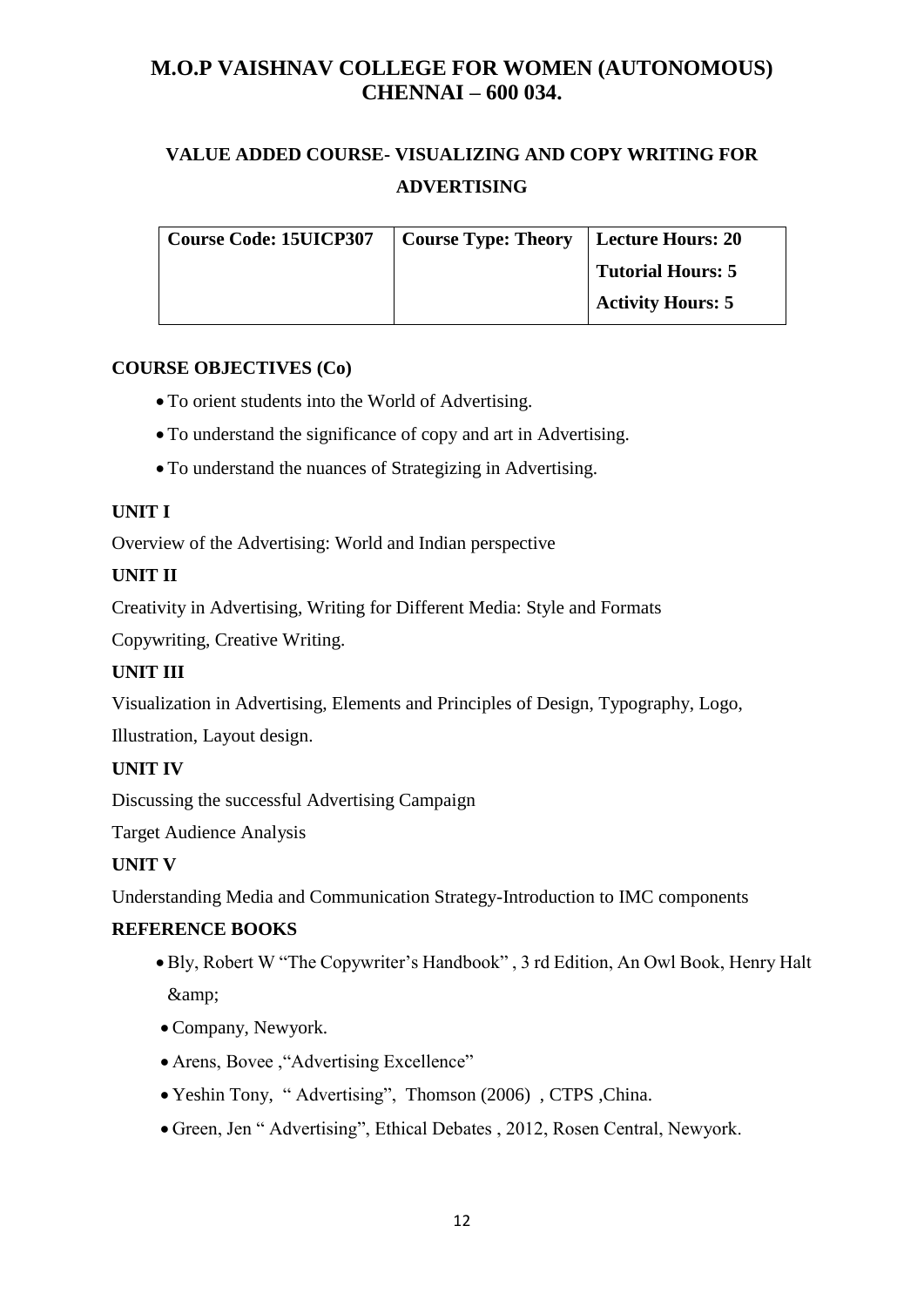#### **VALUE ADDED COURSE - WOMEN AND MANAGEMENT**

| Course Code: 15UICP308 | <b>Course Type: Theory</b> | <b>Lecture Hours: 20</b> |
|------------------------|----------------------------|--------------------------|
|                        |                            | <b>Tutorial Hours: 5</b> |
|                        |                            | <b>Activity Hours: 5</b> |

#### **COURSE OBJECTIVES (Co)**

- To expose the students the gender issues in management
- To make students aware of the challenges that the women face in Management positions in different areas of decision making.
- To engender the field of management and equip students with the gender sensitive perceptions with regard to management

#### **UNIT I**

Gender issues in Management – characteristics of organizations and the expectations – Gender insensitive environment-superwoman concept- challenge of delivering goods - guilt of professional mothers-family workplace social links-woman friendly workplaces, child care.

# **UNIT II**

Need for Management Education to Women –development of gender sensitive management skills for women, need for women friendly environment-flexible working hours.

# **UNIT III**

Women in leadership and management positions and experiences in administrationgovernance- executive positions- - politics- entrepreneurship- other managerial positions

#### **UNIT IV**

Differences in social communication - glass ceiling- chilly climate-tokenism- Need for capacity building for women managers.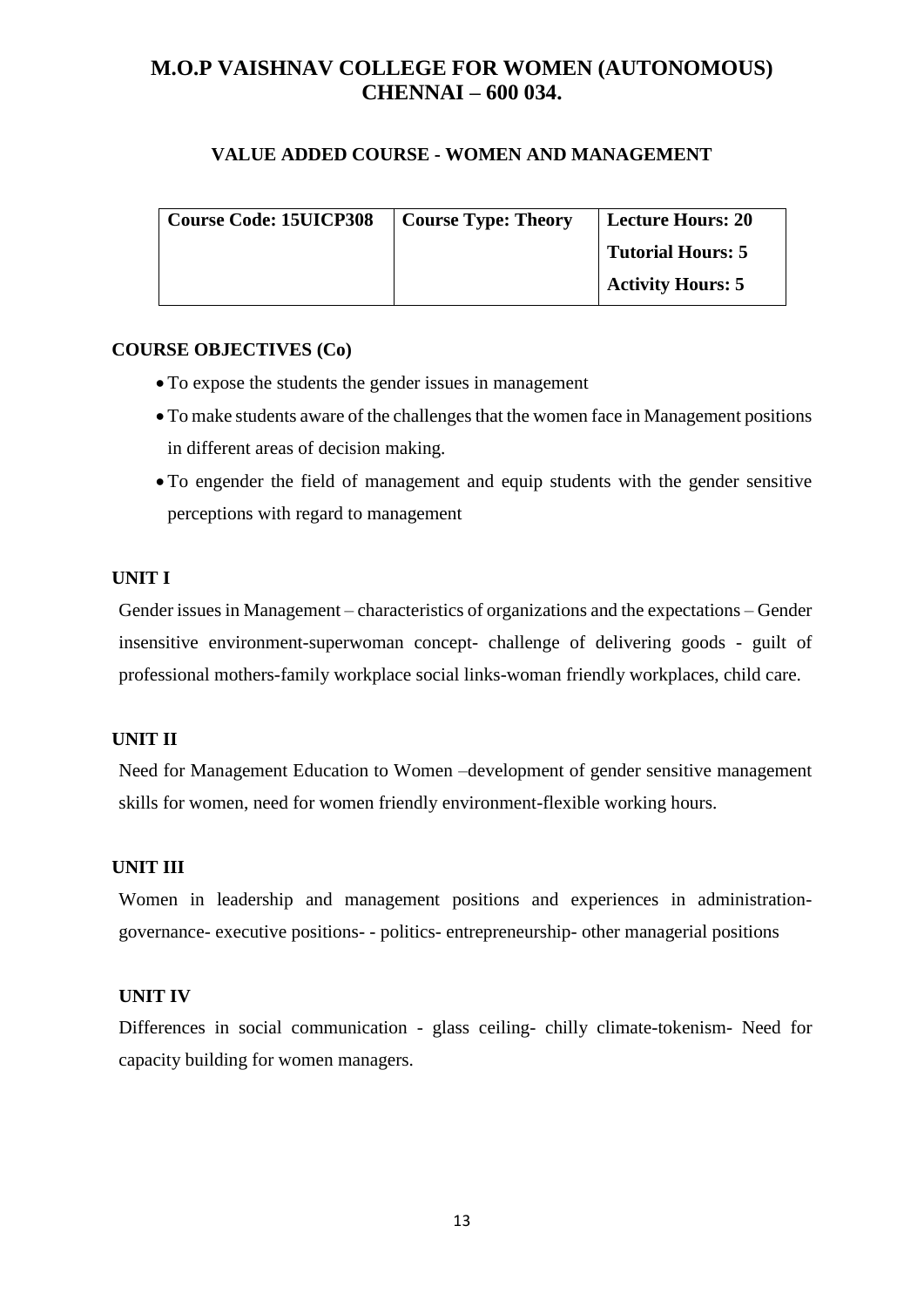# **UNIT V**

Case studies of any two successful Indian Women Managers

- Parikh Indira J and Kollan Bharti. "Women Managers From Myth To Reality," *Iima Working Papers* 2004-03-06, Indian Institute Of Management Ahmedabad, Research And Publication Department, 2004.
- Pawan S. Budhwar **,** Debi S. Saini And Jyotsna Bhatnagar. "Women In Management In The New Economic Environment: The Case Of India" *Asia Pacific Business Review,*  11. 2 (2005): 179 – 193.
- Guendouzi, Jackie. " The Guilt Thing: Balancing Domestic And Professional Roles"  *Journal Of Marriage And The Family* 68:44(2006): 901-909.
- "The Glass Ceiling: Smashed or Still Holding Strong?" *Human Resource Management International Digest*, 14.3 (2006.): 19-21.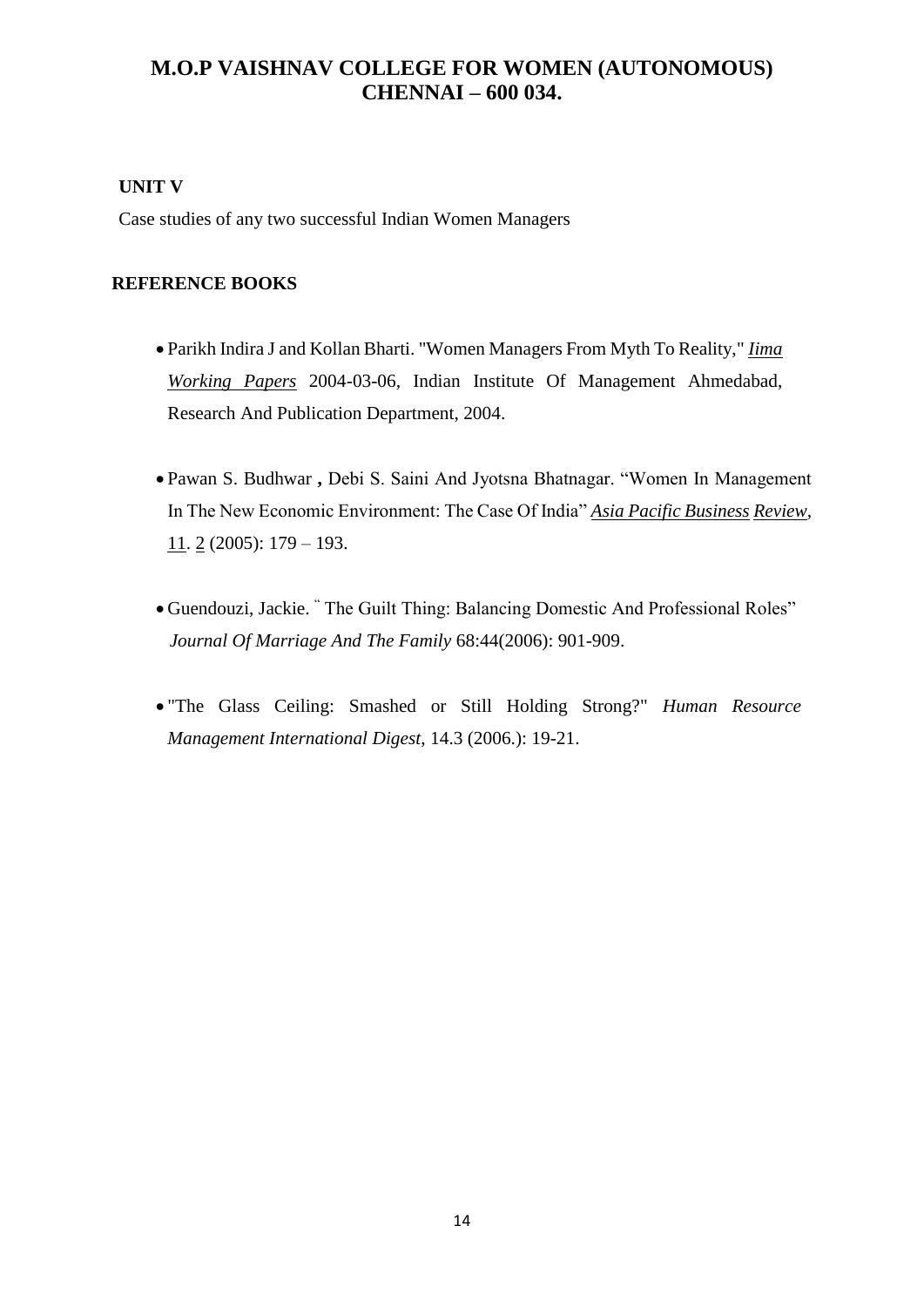# **VALUE ADDED COURSE - WOMEN AND SOCIETY IN INDIA**

| Course Code: 15UICP309   Course Type: Theory   Lecture Hours: 20 |                          |
|------------------------------------------------------------------|--------------------------|
|                                                                  | <b>Tutorial Hours: 5</b> |
|                                                                  | <b>Activity Hours: 5</b> |

# **COURSE OBJECTIVES (Co)**

- To familiarize students with the specific cultural contexts of women in India
- To orient the students regarding Theories of Gender Relations, Position of Women in India Society
- To imbibe knowledge about Economic Development, Women and Work Force Labour

# **UNIT I**

Women's position from Vedic times to the present, women participation in India's independence movement.

# **UNIT II**

Social construction of gender and gender roles- Socialisation- Institutions of socialization

# **UNIT III**

Women in family – marriage, working women-multi-tasking, Women and health issues

# **UNIT IV**

Women's issues, violence against women, empowerment measures

# **UNIT V**

Women and globalization- women at the workplace, changing working conditions and work place related issues.

- Altekar, A.S. The Position of Women in Hindu Civilization, Delhi: Motilal Banarasidass, 1983.
- Desai, N and M. Krishnaraj. Women and Society in India. Delhi: Ajantha, 1987. Forbes, G.. Women In Modern India. New Delhi: CUP, 1998 Sharmila Rege. Sociology Of Gender London: Sage, 2003.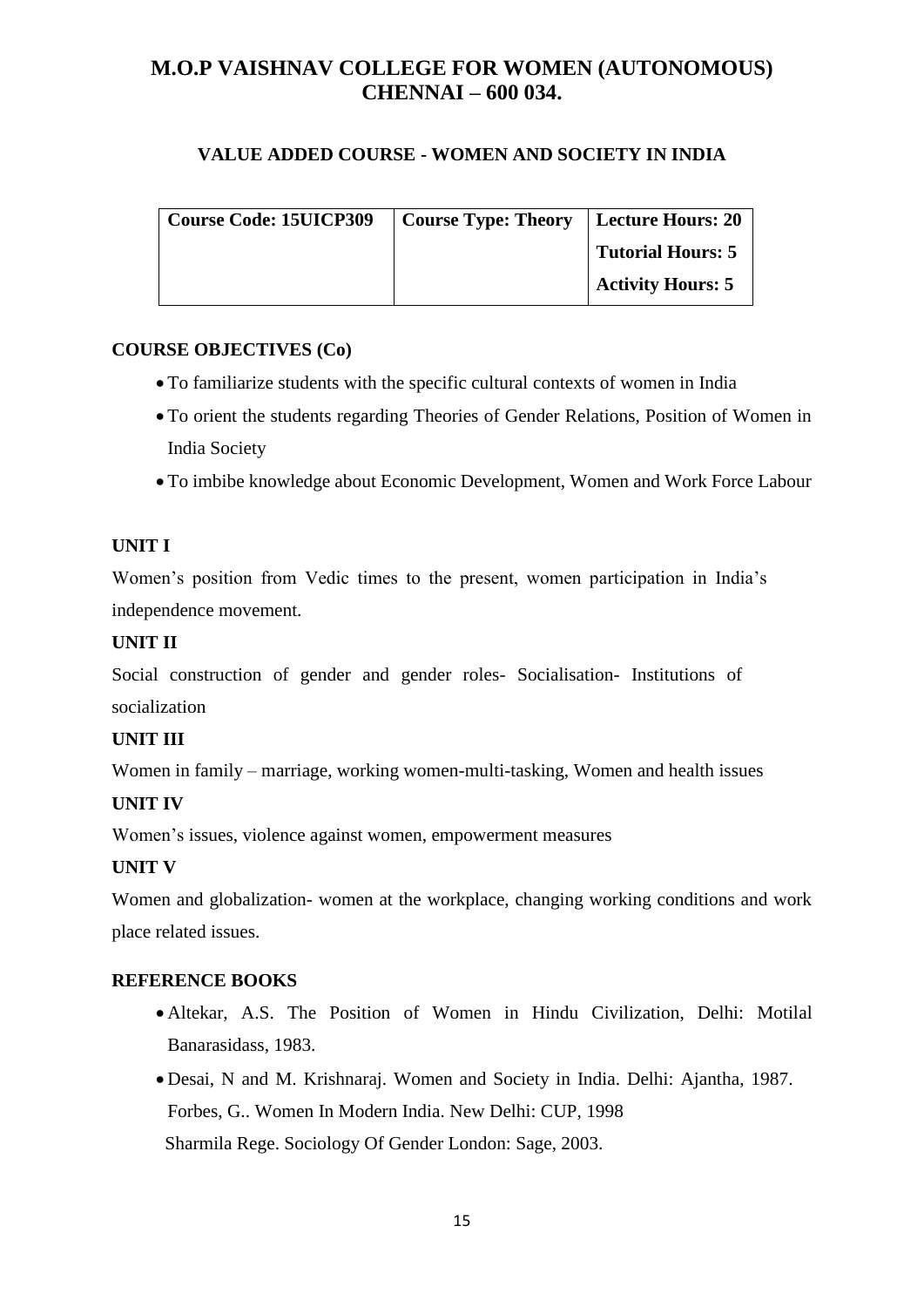# **VALUE ADDED COURSE - SPOKEN HINDI**

| <b>Course Code: 15UICP310</b> | <b>Course Type : Theory</b> | Lecture Hours : 20       |
|-------------------------------|-----------------------------|--------------------------|
|                               |                             | <b>Tutorial Hours: 5</b> |
|                               |                             | Activity Hours : 5       |

# **COURSE OBJECTIVES (Co)**

- To help students write expository essays in Hindi on a various subject
- To impart basic and advanced Hindi Vocabulary, Grammar and Pronunciation.
- To build confidence and make students learn the language in an effective way

# **UNIT I**

Introduction to Alphabets Basic Words used in daily life

# **UNIT II**

Numerals Relationships, Names of Day, Month, Fruits, Flowers

# **UNIT III**

Simple Grammar with Sentence Formation Conversation with Simple Scenario

# **UNIT IV**

Listening and Reproducing Responding to Oral Question

# **UNIT V**

Group Discussion/ Presentation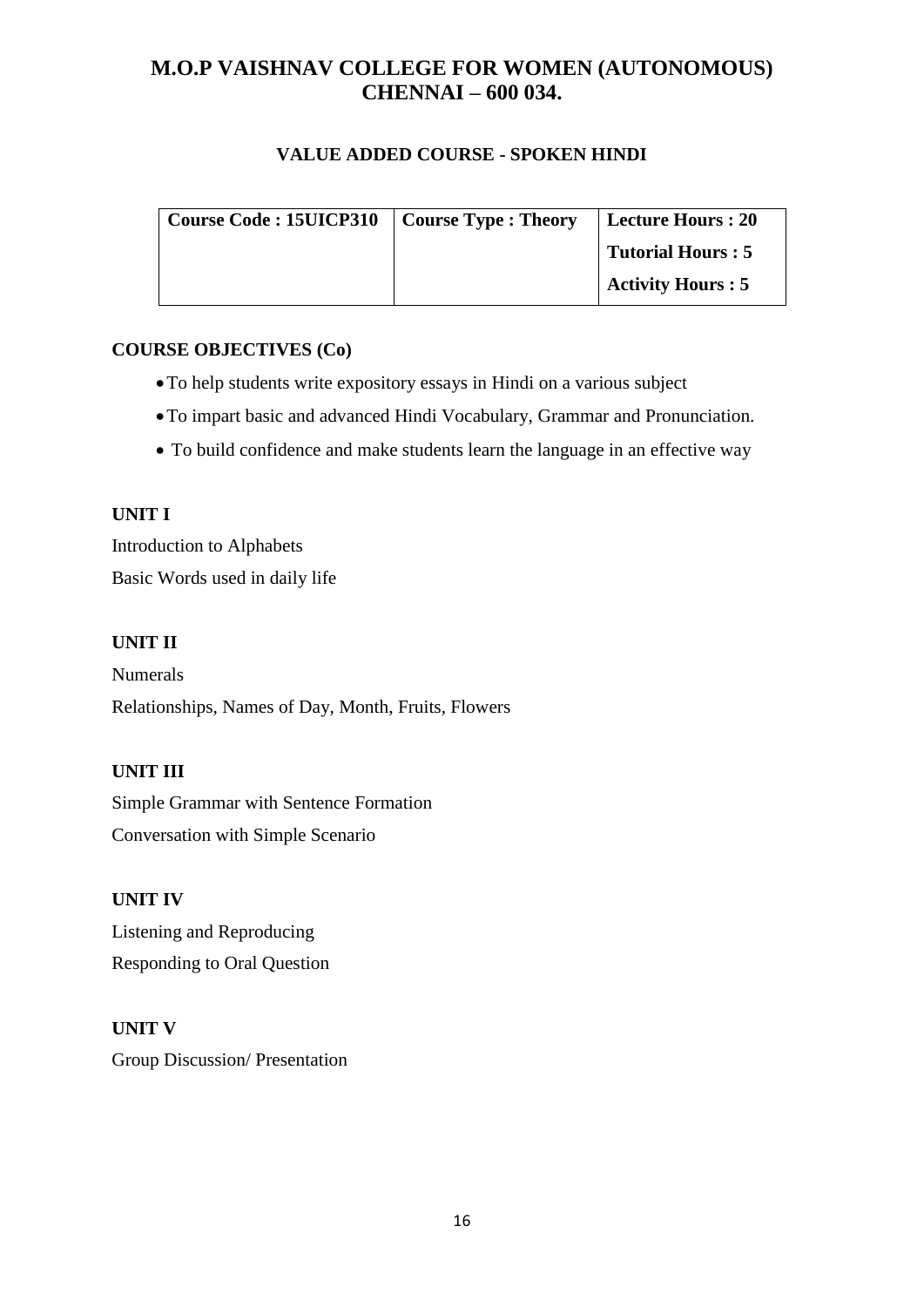# **VALUE ADDED COURSE - SOCIAL ETIQUETTE**

| Course Code: 15UICP311   Course Type: Theory | Lecture Hours : 20       |
|----------------------------------------------|--------------------------|
|                                              | <b>Tutorial Hours: 5</b> |
|                                              | <b>Activity Hours: 5</b> |

# **COURSE OBJECTIVES (Co)**

- To make students Know different components of social-etiquette behavior, communication, and appearance
- To Explore the business etiquette of different cultures and countries
- To understand the art of communication and personal style influence

# **UNIT I**

**Image Analysis:** What is Image? How is Image formed?

# **UNIT II**

**Dining Etiquette:** Table Manners, Table setting, Entertaining – Business Lunch, Etiquette of a Host/Guest

# **UNIT III**

**Tips on Good Grooming:** Image Spoilers, Magic of Colors

# **UNIT IV**

**Dressing with Impact:** Styles and color choice, Corporate Wardrobe, Clothes coordination, Dressing for presentation, Accessories

# **UNIT V**

**Business/Social Etiquette:** Office Etiquette, Comfort Zone, Proper introductions, Handshakes, Business Card, Body language, Meeting Manners, Speaking with confidence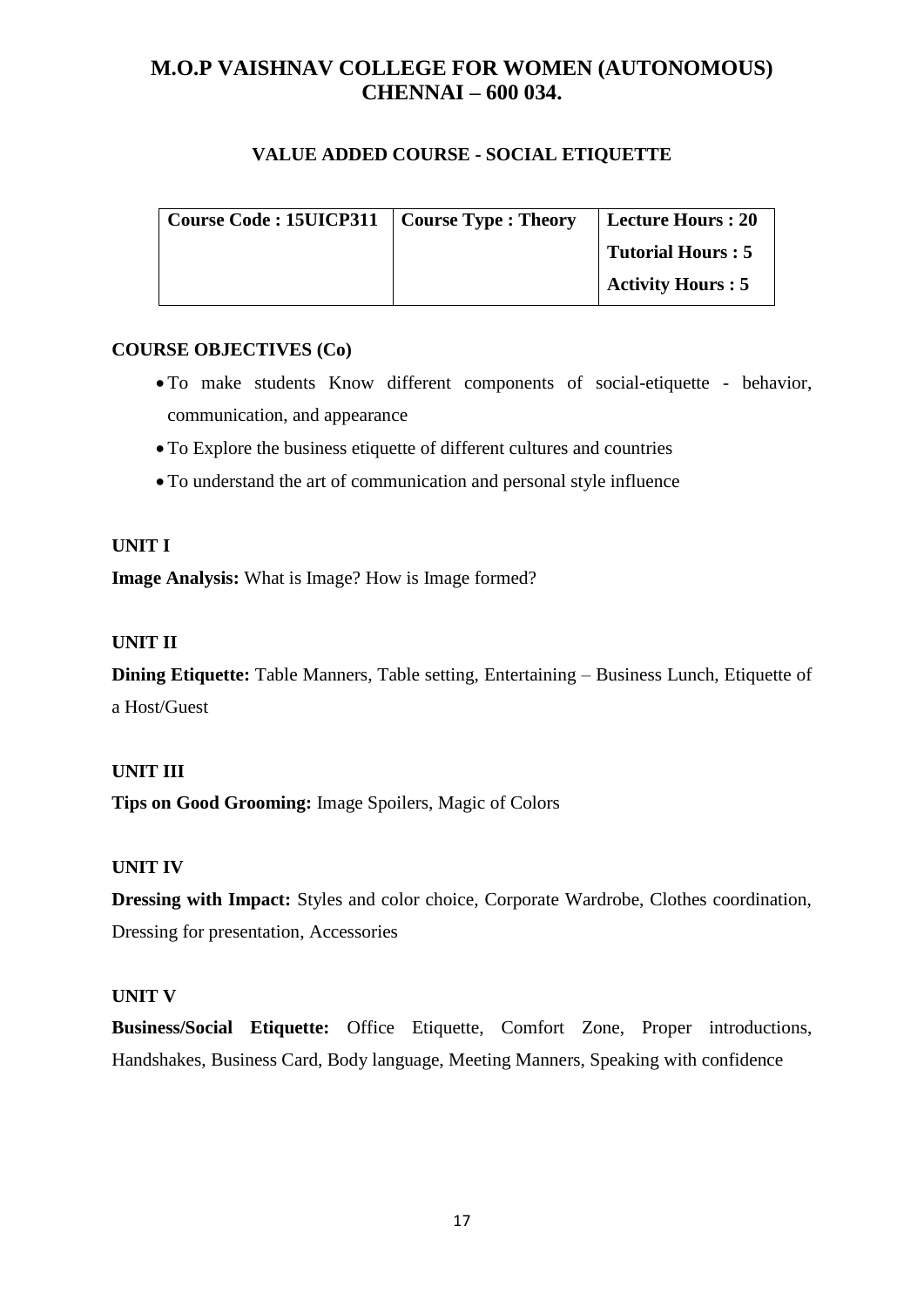# **VALUE ADDED COURSE - BASICS OF COMPUTING SKILLS**

| Course Code : 15UICP312   Course Type : Practical   Lab Hours : 20 |                          |
|--------------------------------------------------------------------|--------------------------|
|                                                                    | <b>Tutorial Hours: 5</b> |
|                                                                    | <b>Activity Hours: 5</b> |

# **COURSE OBJECTIVES (Co)**

- To familiarize with basics of Computers and Microsoft Windows
- To make students perform basic functions in a word processor and spreadsheet
- To explore the impact that technology has on individuals and organizations

# **UNIT I**

- Knowledge of Basic computers
- Windows Operating system

# **UNIT II**

• MS Word 2010 Training

# **UNIT III**

• MS Excel Training

# **UNIT IV**

MS Power point Training Internet Training

# **UNIT V**

Email internet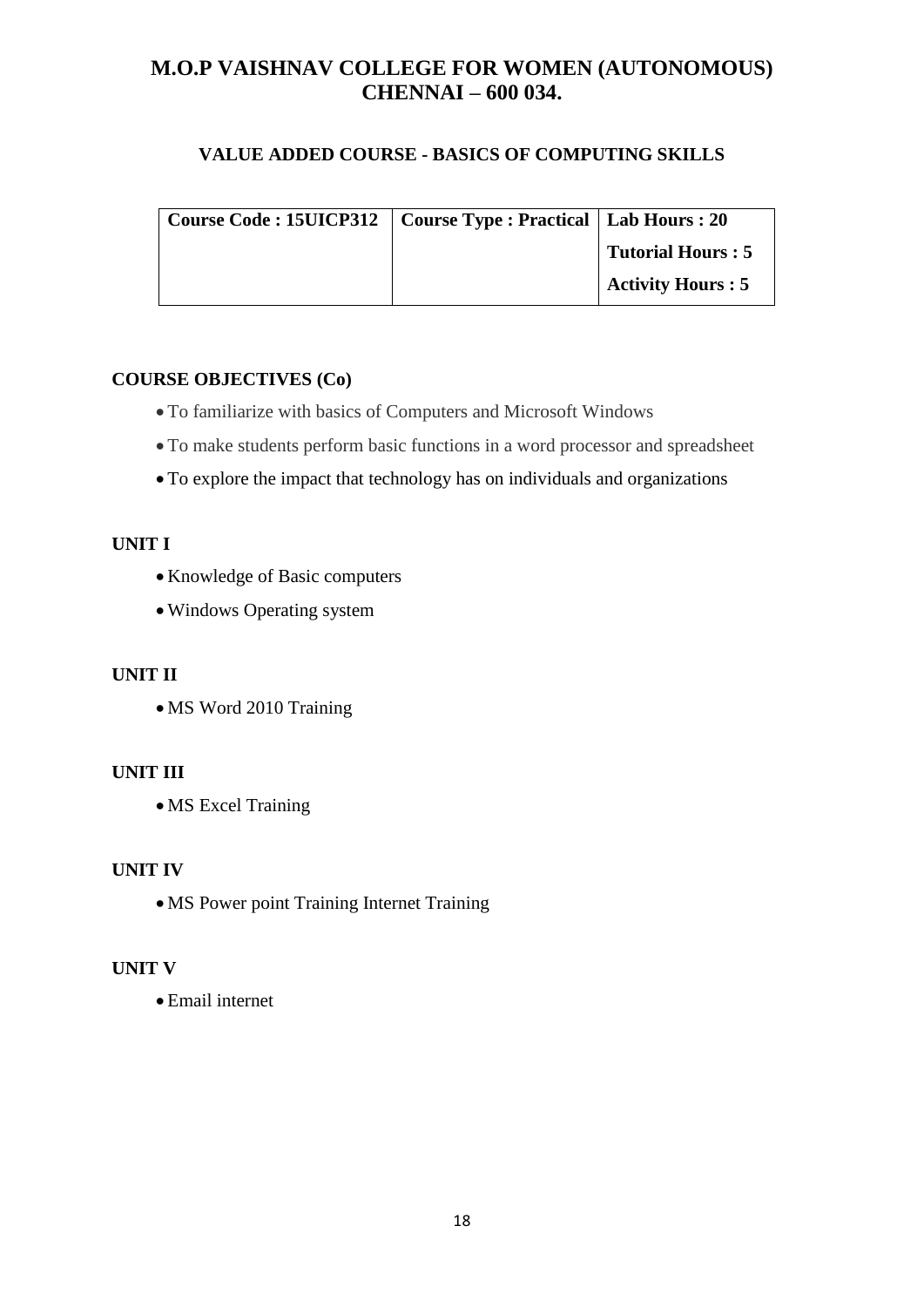#### **VALUE ADDED COURSE - WORK PLACE COUNSELLING**

| Course Code : 15UICP313   Course Type : Theory   Lecture Hours: 20 |                          |
|--------------------------------------------------------------------|--------------------------|
|                                                                    | <b>Tutorial Hours: 5</b> |
|                                                                    | <b>Activity Hours: 5</b> |

#### **COURSE OBJECTIVES (Co)**

- To integrate knowledge with practice, particularly to synthesize key concepts from a number of counselling theories, to cope with the multi-dimensional needs of workplace.
- To cultivate a healthy and positive work environment by identifying major issues that may need professional intervention.
- To develop a practice model with own values to address conflicts or tensions arising from the inter-personal relationships in work settings.

# **UNIT I**

#### **Introduction**

- The Role at Work Place
- Personal Best and Professional Best
- Improving Your Assertiveness

#### **UNIT II**

#### **Self-Awareness**

- Self-Management
- Body Language and Frame of Reference
- Assertiveness

#### **UNIT III**

#### **Time Management**

- Time Management and to do lists
- Outline Your Day
- Time Management Tools